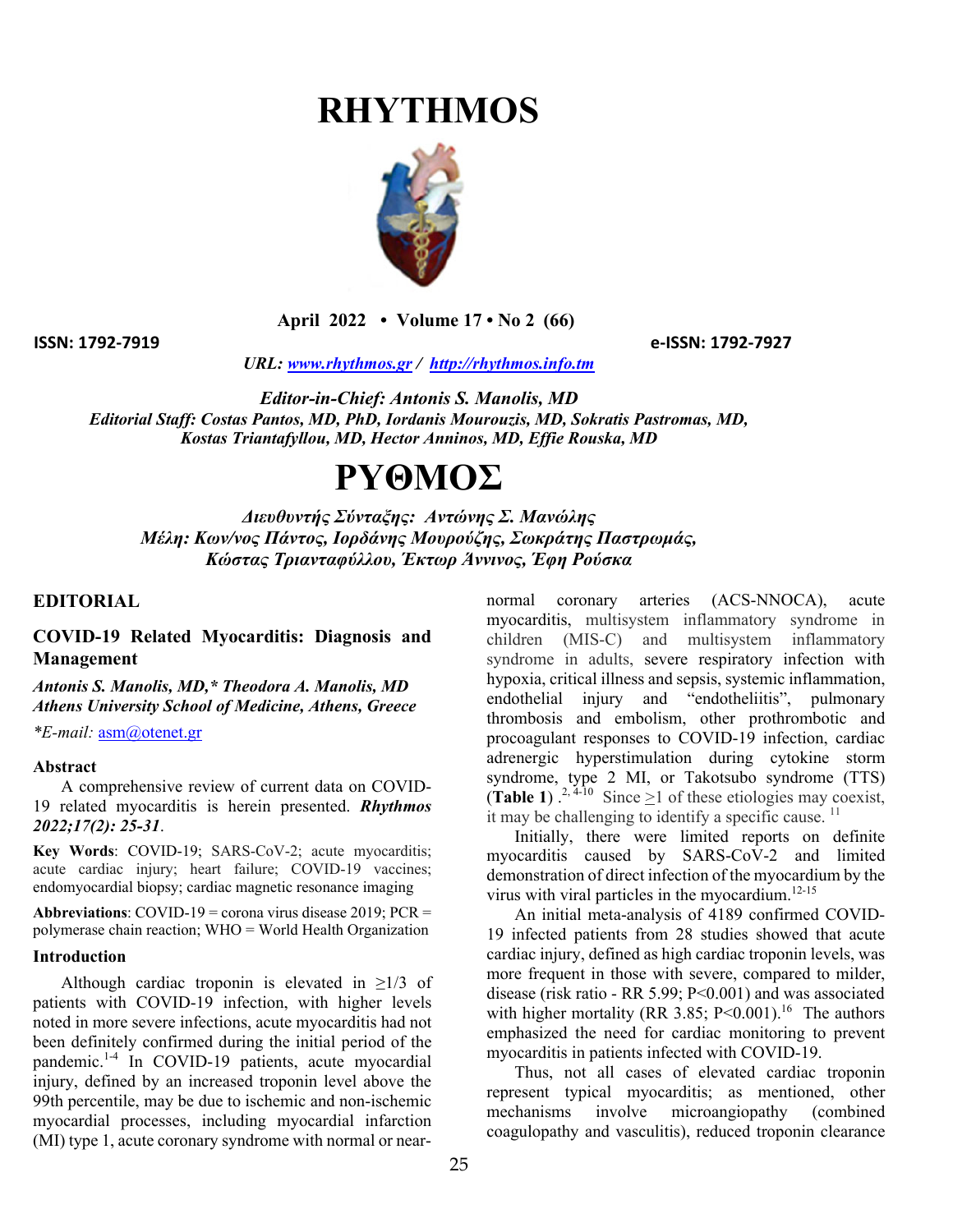in patients with acute kidney injury, type 1 or type 2 MI, and/or systemic inflammatory response with cytokine storm producing cytokine-driven myocardial damage, particularly in the late phases of the disease characterized by acute respiratory distress syndrome, multiorgan failure, and mortality. $4, 17$  High cytokine levels may reflect a key cause of myocardial injury in COVID-19, related to direct myocardial injury, endothelial dysfunction, destabilization of coronary plaque, and microthrombogenesis. 4, 7-9

**Table 1**. Causes/Mechanisms of High Cardiac Troponin/ Cardiac Injury in Patients with COVID-19 Infection

*● Myocardial ischemia* including typical acute MI

*● ACS-NNOCA* (Acute Coronary Syndrome with Normal or Near-normal Coronary Arteries) / Takotsubo syndrome (TTS)

*● Other non-ischemic etiologies* / severe respiratory infection with hypoxia, critical illness and sepsis, systemic inflammation, endothelial injury and "endotheliitis", pulmonary thrombosis and embolism, other prothrombotic and procoagulant responses to COVID-19 infection, cardiac adrenergic hyperstimulation during cytokine storm syndrome, type 2 MI

*● Acute myocarditis* / Cardiomyocyte infection due to the SARS-CoV-2 / Myocardial damage due to the direct viral action

*● Cytokine storm* **/** cell-mediated cytotoxicity by *activated* CD8 T lymphocytes migrating to the heart and causing myocardial inflammation (IL-6 seems is central mediator of cytokine storm)

*●* Interferon-mediated hyperactivation of the innate and adaptive immune system, especially in pediatric patients

*● Drug-induced myocarditis* / cardiotoxic antiviral therapies (e.g., chloroquine and hydroxychloroquine)

The pathogenesis of viral myocarditis may involve inflammatory damage mediated by overactivation of the autoimmune system (cytokine storm), direct damage by the virus to the heart; and secondary causes such as fever, hypoxia, etc.<sup>18</sup> It is argued that an endomyocardial biopsy (EMB) is needed to prove COVID-19 myocarditis, while a PCR test from a respiratory sample is not specific.<sup>14, 19</sup> Thus, the commonest mechanism of COVID-19 related myocarditis seems to be immune-mediated inflammatory injury with the viral infection being the initiating factor of myocarditis, while other secondary factors might also occasionally cause myocardial damage.

Cases of clinically suspected COVID-19-induced myocarditis have been corroborated by cardiac magnetic resonance (CMR) or proven by EMB and/or pathology examination on autopsy.<sup>13, 14, 20-23</sup> The CMR findings of myocarditis include subepicardial edema and a late gadolinium-enhanced (LGE) image showing a high intensity signal indicating necrosis in the same region.22

#### **Case Series / Systematic Reviews**

A case series of 20 critically ill children admitted for shock due to an acute myocarditis (median left ventricular - LV ejection fraction-LVEF 35%; troponin, 269 ng/mL) related to COVID-19 infection, initially presented with intense abdominal pain and fever for  $6 \text{ days}$ .<sup>24</sup> All children but one needed an inotropic/vasoactive drug support and 8 were intubated. Patients received various therapies including intravenous immunoglobulin with adjuvant corticosteroids, interleukin (IL) 1 receptor antagonist or a monoclonal antibody against IL-6 receptor. All children survived and were afebrile with a full LV function recovery at discharge from the intensive care unit (ICU).

A systematic review of 9 case reports and 2 retrospective studies indicated that COVID-19 myocarditis affected patients aged >50 years with equal gender distribution.<sup>25</sup> Patients presented with dyspnea, cough, fever with hypotension and chest pain. Laboratory findings included leukocytosis, increased C-reactive protein, and respiratory acidosis. All cardiac markers were elevated. Chest X-ray showed bilateral ground glass opacities or bilateral infiltrates, while CMR produced LGE. Electrocardiography demonstrated ST-segment elevation or inverted T waves, while echocardiography revealed reduced LVEF with cardiomegaly or LV hypertrophy. Management with corticosteroids was favored in most cases, followed by antiviral medication. The majority of studies reported either recovery or stable condition.

 Another systematic review of COVID-19-related myocarditis reported 14 cases of myocarditis/ myopericarditis with a male predominance (58%) and a median age at 50.4 years.<sup>26</sup> The majority of patients did not have a previously identified comorbid condition (50%), but of those with a past medical history, hypertension was most prevalent (33%). Electrocardiographic findings were variable, and troponin was elevated in 91% of cases. Echocardiography, performed in 83% of cases, showed reduced LV function in 60%. Endotracheal intubation was performed in the majority of cases. Glucocorticoids were most commonly used in treatment of myocarditis (58%). The majority of patients survived to discharge (81%) and 85% of those that received steroids survived to discharge.

 Another review reported 12 cases of confirmed COVID-19 related myocarditis and 39 with possible myocarditis (median age 55 years; 69% male).<sup>3</sup> The most common presenting symptoms were fever, shortness of breath, cough and chest pain. Electrocardiographic changes included non-specific ST-segment and T-wave changes and ventricular tachycardia. Most patients had elevated cardiac and inflammatory biomarkers. Left ventricular dysfunction and hypokinesis was common. CMR established the diagnosis in 10 patients, with features of cardiac edema and myocardial injury on T1-weighted imaging with LGE; EMB was not available in most cases; only 2 patients had histopathological examination, one with EMB and one by autopsy after sudden death. Some cases required mechanical ventilation and extracorporeal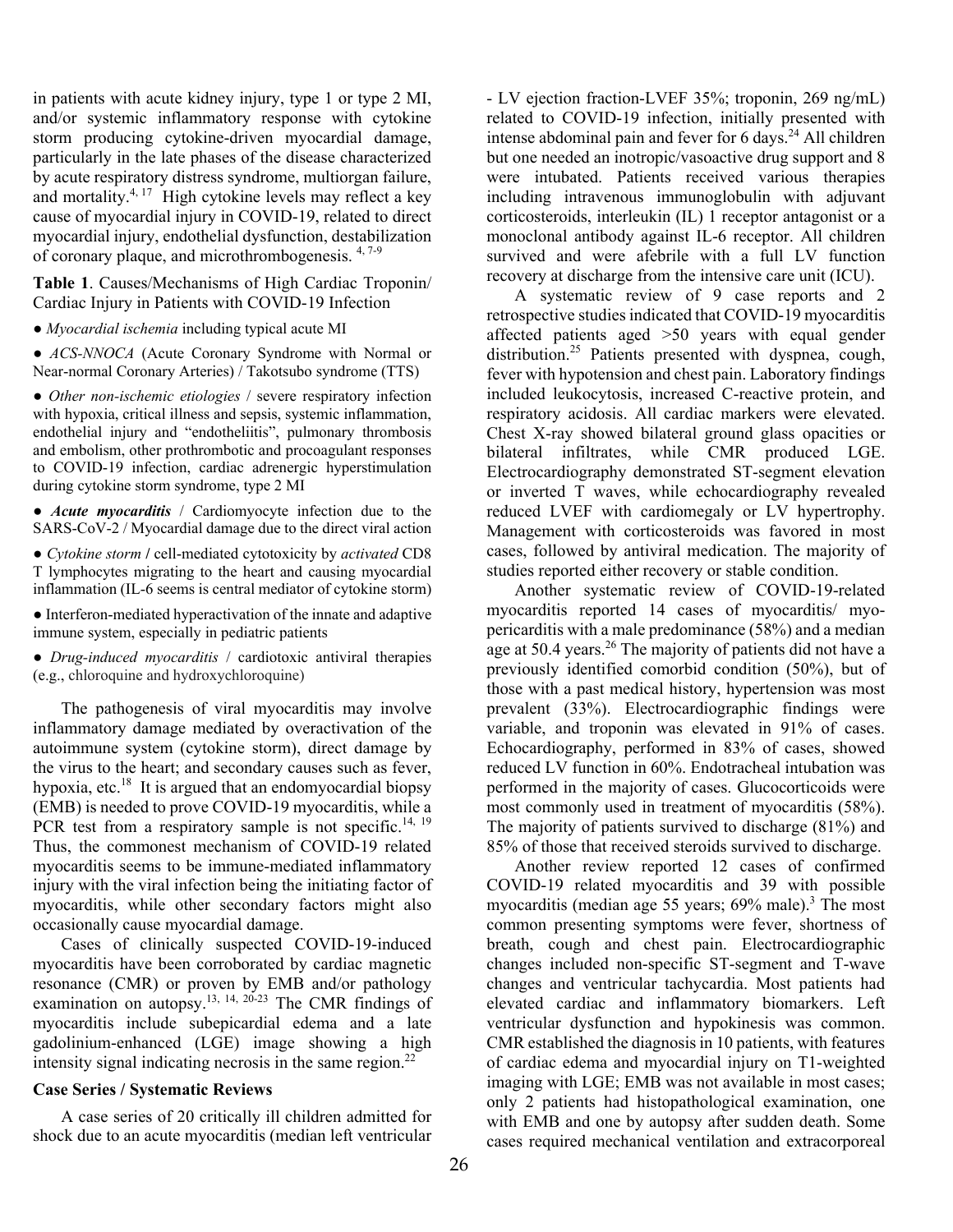membrane oxygenation (ECMO); 30% of patients recovered but mortality was high at 27%.

A recent systematic review of 54 case reports and 5 cohorts identified 215 COVID-19 infected patients with myocarditis.27 Comorbidities included hypertension (51.7%), diabetes (46%), and cardiac comorbidities (15%). Symptoms included cough (62%), fever (60%), shortness of breath (53%), and chest pain (44%). High inflammatory markers were present in 98%, and increased cardiac markers were present in 95% of patients. Cardiomegaly (32.5%) was the most common radiographic finding. ST segment elevation was present in 45% patients and T wave inversion in 7%. CMR imaging disclosed myocardial edema in 83%, with LGE in 64% of patients. In hospital management included azithromycin (25.5%), methylprednisolone/ steroids (8.5%), and various other therapies for COVID-19. The most common in-hospital complication included acute respiratory distress syndrome (66%) and cardiogenic shock (14%). Finally, 65% of the patients survived, whereas 32% of patients succumbed to their disease.

A retrospective multicenter study described 25 children admitted to pediatric ICUs for cardiogenic shock, LV dysfunction, and severe inflammatory state (median age at admission 10 years, range,  $2-16$  years).<sup>28</sup> Comorbidities were present in 28%, including asthma and overweight. Gastrointestinal symptoms were prominent. LVEF was <30% in one-third; 80% required inotropic support with 28% treated with ECMO. Inflammation markers were suggestive of cytokine storm (IL-6 median, 135 pg/mL) and macrophage activation (D-dimer median, 5284 ng/mL). Mean B-type natriuretic peptide (BNP) was elevated (5743 pg/mL). Thirty-one of 35 patients (88%) tested positive for SARS-CoV-2 infection by polymerase chain reaction (PCR) of nasopharyngeal swab or serology. All patients received intravenous immunoglobulin, with adjunctive steroid therapy used in one-third. Left ventricular function was restored in the 25 of 35 of those discharged from the ICU. No patient died, and all patients treated with ECMO were successfully weaned.

Importantly, approximately  $\geq 50\%$  of cases with multisystem inflammatory syndrome in children (MIS-C) associated with COVID-19 have evidence of myocarditis.29, 30 Although there is an overlap between this syndrome (MIS-C) and Kawasaki disease, myocardial involvement requiring vasopressor support is more common in MIS-C vs Kawasaki disease  $(-50\% \text{ vs } 5\%)$ . <sup>30</sup>

## **Differential Diagnosis**

A recent report on COVID-19 associated myocarditis suggested two distinct etiologies of primary acute heart failure with equal incidence in patients with COVID-19 infection, viral myocarditis and Takotsubo syndrome (TTS)/cardiomyopathy.31 COVID-19 myocarditis, TTS

cardiomyopathy, and severe COVID-19 can be clinically indistinguishable. All can present with dyspnea and evidence of cardiac injury, although in myocarditis and TTS, this is due to primary LV dysfunction as compared to respiratory failure in severe COVID-19. Direct viral infection (COVID-19-associated myocarditis) differs from COVID-19 respiratory failure by an early shock state, while some patients develop TTS cardiomyopathy. Regardless of etiology, steroids may be a beneficial treatment, similar to other critically ill COVID-19 patients. Finally, evidence of acute cardiac injury including ECG changes and/or high troponin levels in patients with COVID-19 should prompt investigation for concurrent myocarditis.

## **CMR vs EMB**

A definitive diagnosis of myocarditis is based upon findings on EMB, an approach supported by the WHO classification and definition of cardiomyopathies, as well as expert statement and society guidelines.<sup>32, 33</sup> EMB can have added useful and discriminant information, leading to a more accurate diagnosis and better therapeutic options.<sup>34</sup> EMB can contribute to the exclusion of infectious agents or viral genome in the myocardium which is essential for patients who may be candidates for immunosuppressive treatments and can also provide prognostic information. 35 Also, based on animal models, non-specific antiinflammatory therapy or low-dosage steroids are not advised for patients without histological confirmation of myocarditis, since they could hinder virus clearance.<sup>33</sup>

Although EMB is the gold standard examination to provide histological diagnosis in myocarditis, many patients with suspected myocarditis may not be considered candidates for EMB, mostly due to its invasive nature and its attendant risks. In such circumstances, CMR may be most helpful in the majority of cases (**Table 2**).

**Table 2**. Diagnostic Testing for COVID-Related Myocarditis

Clinical information and examination Positive PCR testing for SARS-CoV-2 Recent COVID-19 vaccination Electrocardiography Cardiac troponin Echocardiography *CMR* (preferred method) ? Coronary angiography ? EMB \*

 $EMB = endomyocardial \overline{b}i$   $PCR = polymerase \overline{c}hain \overline{b}i$ 

<sup>\*</sup> EMB is not recommended for the routine assessment of patients suspected of having COVID-19 myocarditis and should be limited to cases of severe or refractory heart failure where histological findings may guide therapeutic choices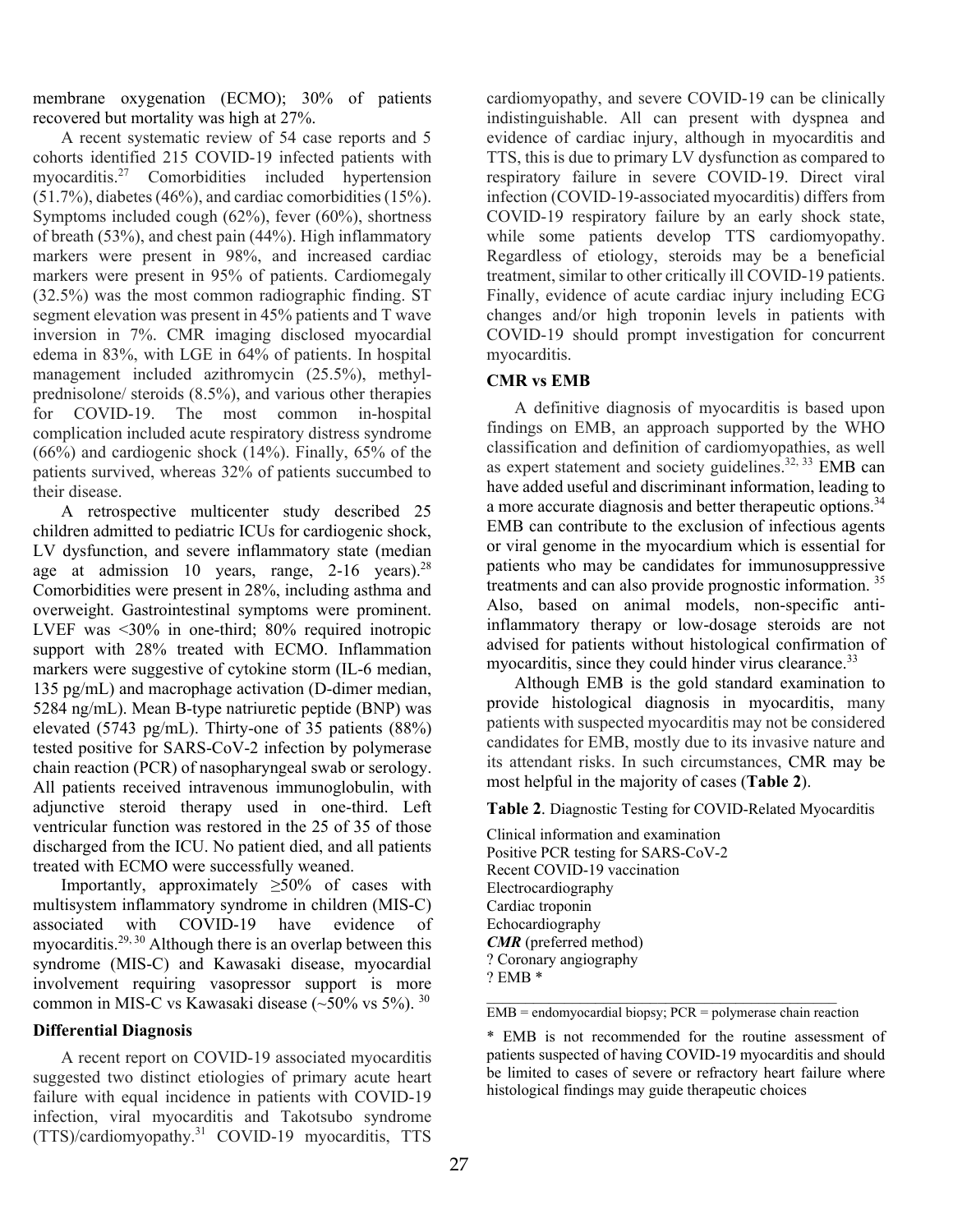Indeed, CMR is the gold standard, noninvasive diagnostic tool for suspected myocarditis.<sup>36</sup> CMR findings in typical cases include diffuse edema and subepicardial LGE suggestive of myocyte necrosis. However, absence or minimal amount of LGE has also been observed in COVID-19 patients correlating with the few histological results published to date, reporting limited or absent myocyte necrosis, $^{15, 37}$  suggesting an indirect mechanism of myocardial inflammation.38

According to a single-center study comprising patients discharged with a COVID-19 diagnosis and myocardial injury as indicated by elevated high-sensitivity troponin T, CMR frequently revealed occult coronary artery disease, high rates of myocarditis-like LGE, and sometimes dual pathology.39 The lack of edema in these patients suggests that the myocarditis-like scar may be permanent.

A possible mimicker of myocarditis in patients with COVID-19 infection is the multisystem inflammatory syndrome (MIS) which is serious cardiac complication of COVID-19 causing endothelial (endotheliitis) and vascular damage (vasculitis) in the heart and resembling Kawasaki disease, albeit with intact cardiomyocytes.<sup>30, 40</sup>

In a German cohort of 100 patients recently recovered from COVID-19, CMR showed cardiac involvement in 78% and ongoing myocardial inflammation in 60%, independent of preexisting conditions, severity and overall course of the acute illness, and time from the original diagnosis.41 The most prevalent abnormality was myocardial inflammation (60%), followed by regional scar and pericardial enhancement. EMB in 3 patients with severe findings revealed active lymphocytic inflammation. The authors suggested that these findings indicate the need for ongoing investigation of the long-term cardiovascular consequences of COVID-19.

 It is argued by investigators and European and other Guidelines that clinical and laboratory data do not suffice to establish the diagnosis of myocarditis, as myocarditis has a great variability in clinical and radiological patterns of presentation, and only EMB is able to detect the etiology and also provide prognostic information, particularly in cases of viral myocarditis.<sup>34</sup> On the other hand, CMR imaging cannot exclude myocardial infections, whereas EMB provides additional prognostic information. 42 Thus, the combination of CMR and EMB could provide improved diagnostic accuracy by overcoming some limitations of each individual technique and thus may be the best option to enhance the diagnostic yield in the absence of significant coronary artery disease. <sup>43</sup>

As mentioned, cause and effect relationship between SARS-CoV-2 infection and myocarditis is difficult to demonstrate. However, evidence of myocardial inflammation with or without direct cardiomyocyte damage, suggesting different mechanisms responsible for COVID-mediated myocarditis has been recently provided.

A systematic review of eligible studies of laboratory confirmed COVID-19 infection and a clinical and/or histological diagnosis of myocarditis by ESC or WHO/ISFC criteria, revealed reports of 38 cases (26 males, 24 aged <50 years) with histological data found in 12 cases (8 EMB and 4 autopsies) and CMR being the main imaging modality to confirm a diagnosis of myocarditis  $(25 \text{ patients})$ .<sup>44</sup> The first histologically proven case was a virus-negative lymphocytic myocarditis; however, biopsy evidence of myocarditis secondary to SARS-CoV-2 cardiotropism has also been shown recently. There was a substantial variability in biventricular systolic function during the acute episode and in therapeutic regimen used. In hospital mortality was 13% (5 patients).

## **COVID-19 Vaccination Related Myocarditis**

 Besides COVID-19-related myocarditis, COVID-19 vaccines have also been reported to cause myocarditis.<sup>45-47</sup> However, patients' course and CMR imaging findings of COVID-19 vaccine-related myocarditis are re-assuring as these cases are relatively mild and mostly benign. $45,48$ 

A case series of 23 males (median age, 25 years), previously healthy and fit, within the US Military Health System who experienced myocarditis after COVID-19 vaccination (7 after the BNT162b2-mRNA vaccine and 16 after the mRNA-1273 vaccine) indicated that patients presented with acute onset of marked chest pain within 4 days after receipt of an mRNA COVID-19 vaccine.<sup>49</sup> The majority  $(n=20)$  had symptom onset following the second dose of the vaccine. All patients had significantly elevated cardiac troponin levels. Among 8 patients who underwent CMR imaging during the acute phase, all had findings consistent with the clinical diagnosis of myocarditis. Additional testing did not identify other etiologies for myocarditis. All patients received brief supportive care and were recovered or recovering at the time of the report. These cases occurred among 2.8 million administered doses of mRNA COVID-19 vaccine in this period.

In keeping with reports indicating that myocarditis following COVID-19 vaccination is often mild, seen more commonly in young healthy males and followed by rapid recovery with conservative treatment, another systematic review of 85 articles comprising 2184 patients showed a predominantly male (73%) and young population (mean age  $25.5 \pm 14.2$  years) experiencing myocarditis with most having received an mRNA-based vaccine  $(99\%)$ .<sup>50</sup> The mean duration from vaccination to symptom onset was  $4.01 \pm 6.99$  days. Chest pain (90%), dyspnea (26%) and fever (12%) were the most common symptoms. Only 2.3% had comorbidities. C-reactive protein (CRP) was elevated in 83% and cardiac troponin in 98% patients. An abnormal ECG was reported in 97% patients with ST-segment elevation being most common (35%). Echocardiographic data were available for 57% of patients, of whom 23% had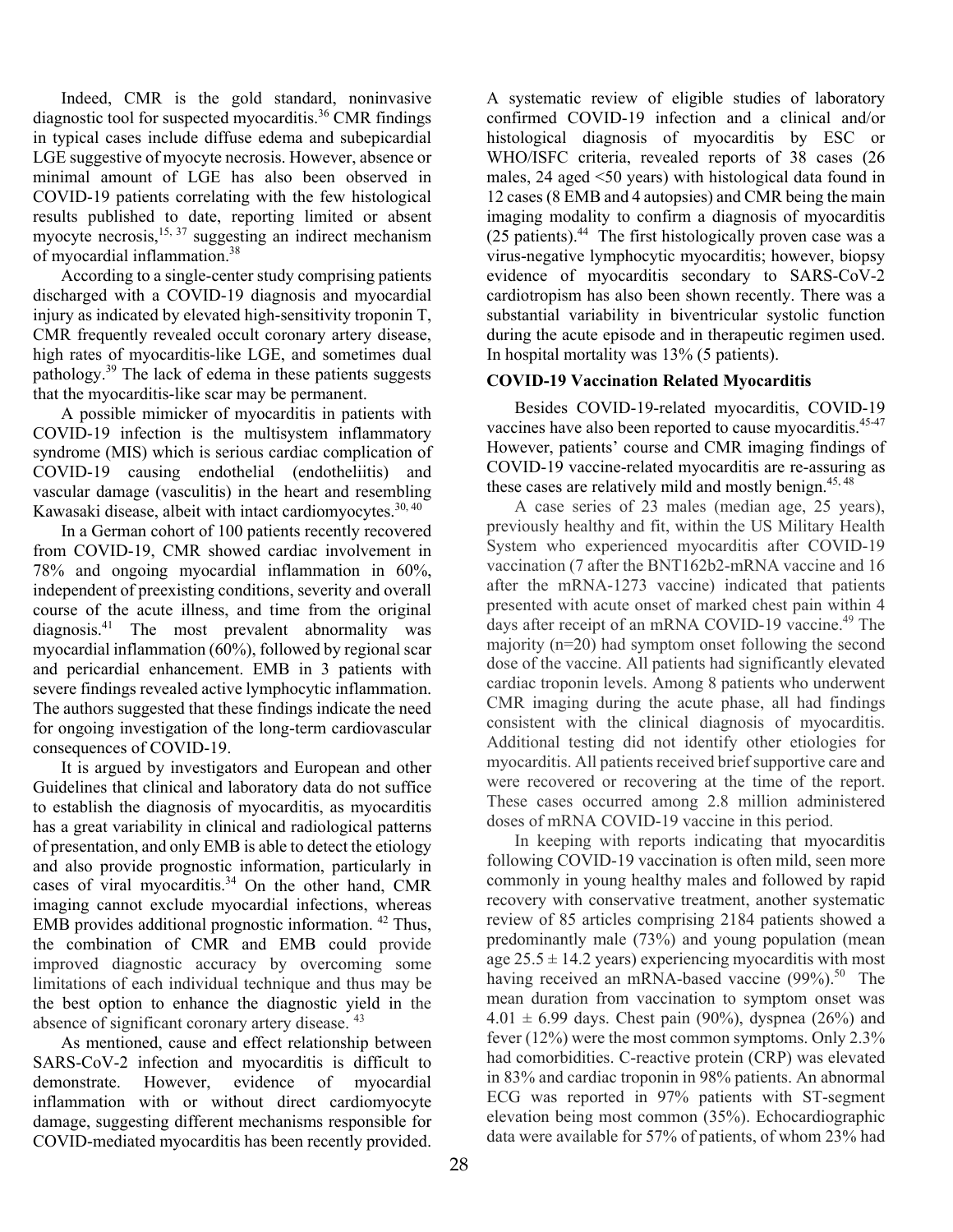reduced LVEF. Nonsteroidal anti-inflammatory agents (77%), steroids (14%) followed by colchicine (7%) were used for treatment. Mortality was reported at 0.5%.

Another review of 40 case reports indicated that the majority of cases were seen in males (90%; mean age 29 years).<sup>51</sup> In  $65\%$  of cases, patients had received the BNT162b2 vaccine; 30% of cases were reported with the mRNA-1273 vaccine; and 5% of cases with JNJ-78436735. Of all the cases, 80% were reported after the second dose of the vaccine with either Moderna or Pfizer.

A recent systematic review of 200 cases of possible COVID-19 vaccine-related myocarditis from 52 publications of case reports, with information obtained from 5 vaccine safety surveillance databases, suggested low overall incidence rates of 2-5 per million mRNA vaccines. 52 A higher incidence was reported in younger male populations, with onset of symptoms within a few days, usually after the second dose, although some patients with prior COVID-19 infections had earlier onset, after the first dose. The majority presented with chest pain (98%) and all had high troponin levels; CMR imaging was commonly reported. Clinical course was mild in the majority, with response to anti-inflammatory therapies.

Among >2.5 million vaccinees who received at least 1 dose of the BNT162b2 mRNA vaccine, the estimated incidence of myocarditis was 2.13 cases per 100,000 persons; the highest incidence was among males aged 16- 29 years; most cases were mild or moderate in severity.<sup>53</sup>

 For diagnosis of vaccine-related myocarditis, as for viral myocarditis, CMR has been recommended as a most practical approach, considered the gold standard, noninvasive diagnostic tool for suspected myocarditis, revealing typical mid-subepicardial non-ischemic LGE. 36, 44, 48, 54, 55

#### **Course and Complications**

 The clinical course of COVID-19 myocarditis can be benign but also fulminant complicated by arrhythmias and/or sudden cardiac death, heart failure, hypotension and cardiogenic shock (**Table 3**). Indeed, the clinical course of the viral disease may be worrisome with mortality rates up to 10-32%.  $3, 26, 27$  However, the vaccine-associated cases of acute myocarditis have mostly a benign course and favorable prognosis with mortality rates  $\leq 1\%$ . <sup>50</sup>

**Table 3**. Course and complications of COVID-19 Related Myocarditis

- Benign course
- Fulminant course
- Arrhythmias
- Acute heart failure
- Hypotension
- Cardiogenic shock
- Cardiac death (pump failure)
- Sudden death

#### **Management**

 Management of COVID-19 related myocarditis follows society guidelines indicating etiology-targeted therapy and optimal care of arrhythmia and of heart failure (**Table 4**). 33, 56-58 Immunomodulators are used including dexamethasone, IL-6 inhibitors (tocilizumab, sarilumab), or Janus kinase inhibitors (e.g., baricitinib, tofacitinib). Preferred antiviral therapies include nirmatrelvir with ritonavir; *or* sotrovimab; *r*emdesivir; baricitinib; tocilizumab; sarilumab. Additional therapies include steroids (dexamethasone), anakinra, heparin (prophylactic or therapeutic when there is evidence of thrombosis), treatment of coinfections, use of cardioprotective medications (e.g., β-blocker and angiotensin-converting enzyme inhibitors), and/or antiarrhythmics as needed.

Patients with hemodynamically unstable heart failure should receive current guideline-directed therapies for heart failure in ICUs with respiratory and mechanical cardio-pulmonary support facilities. 56-58 In acute/ fulminant cases with cardiogenic shock and severe LV dysfunction, ventricular assist devices or ECMO may be needed to provide a bridge to transplant or to recovery.

Table 4. Management of COVID-19 Related Myocarditis <sup>56, 57</sup> Rest

Nonsteroidal anti-inflammatory drugs (myopericarditis) Colchicine (myopericarditis) Antiviral agents (tocilizumab/favipiravir/infliximab, etc.) Immunomodulatory agents (steroids/IV immunoglobulin) Interleukin-6 inhibitors Heparin (prophylactic or therapeutic in presence of thrombosis) Anakinra for refractory cases Cardioprotective medications (e.g., β-blocker and ACEI) ? High-dose ascorbic acid ? Melatonin Hemodynamic support (inotropic agents/ vasopressors/ Intraaortic balloon pumping (IABP)/ ECMO) Mechanical ventilation Avoiding or deferring high-intensity physical activity and competitive sports until complete recovery

High-dose IV *vitamin C* may ameliorate cardiac injury through alleviating hyperinflammation in severe and critically ill patients with COVID-19. 59 Also, some findings indicate that *melatonin* may depresses inflammation and oxidative stress, induce antiapoptotic and antifibrotic actions in the damaged myocardium, and favor parasympathetic system dominance sparing energy stores, and has been suggested to alleviate the myocardial injury occurring in COVID-19 in terms of myocarditis, ischemic damage and heart failure. <sup>60</sup>

## **Conclusion**

It seems that investigators have challenged the evidence of definitive EMB/autopsy proof that SARS-CoV-2 causes direct cardiomyocyte damage in association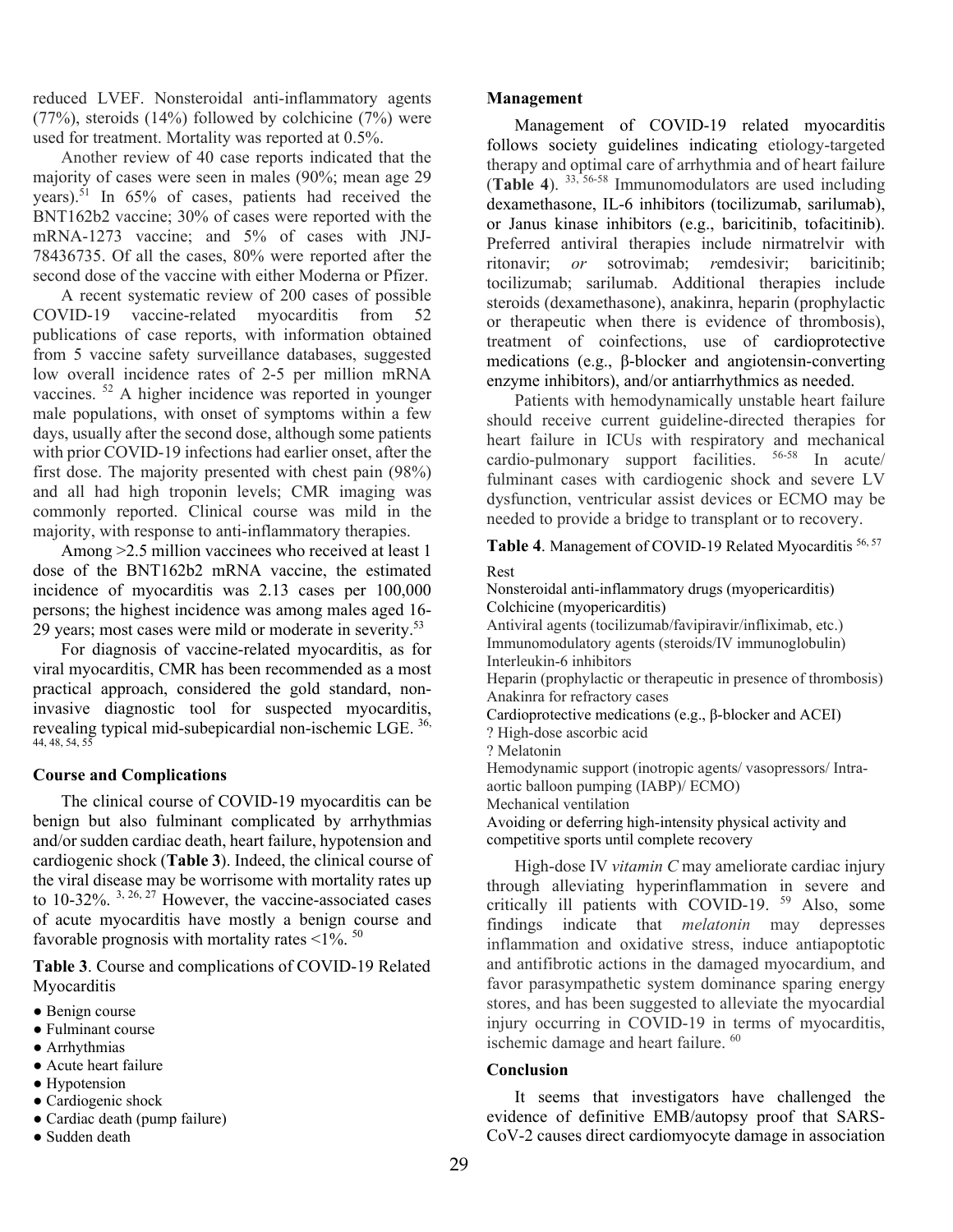with histological myocarditis according to ESC/WHO criteria, whereby etiological diagnosis of viral myocarditis is based on histological and immunohistological evidence of nonischemic myocyte necrosis and monolymphocytic infiltration (myocardial inflammation/myocarditis), plus the identification of a specific cardiotropic virus by molecular techniques, in particular PCR/in-situ hybridization, on  $EMB/autopsy$  tissue.<sup>61</sup>

However, clinical, epidemiological and imaging data do suggest that SARS-CoV-2 does cause myocarditis in a small/moderate percentage of patients, while it is hypothesized that the rare virus-negative biopsy-proven cases may represent new-onset immune-mediated or latent pre-existing autoimmune forms of myocarditis, triggered or promoted by the hyperinflammatory state of severe COVID-19 infection. Furthermore, several cases of COVID-19 vaccine temporally related myocarditis have also been reported, albeit of a mostly mild course and a favorable prognosis. Although EMB has been the gold standard for a definite diagnosis of myocarditis, CMR has supplanted this invasive tool due to its non-invasive nature and satisfactory diagnostic yield. The clinical course may be worrisome and management of the COVID-19 associated myocarditis seems to be challenging with mortality rates reaching 10% to 32%, whereas the vaccineassociated cases of acute myocarditis have mostly a benign course and favorable prognosis with mortality rates <1%.

#### **References**

1. De Lorenzo A, Kasal DA, Tura BR, Lamas CC, Rey HC. Acute cardiac injury in patients with COVID-19. *Am J Cardiovasc Dis* 2020;10:28-33.

2. Bavishi C, Bonow RO, Trivedi V, et al. Acute myocardial injury in patients hospitalized with COVID-19 infection: A review. *Prog Cardiovasc Dis* 2020;63:682-89.

3. Ho JS, Sia CH, Chan MY, Lin W, Wong RC. Coronavirusinduced myocarditis: A meta-summary of cases. *Heart Lung* 2020;49:681-85.

4. Manolis AS, Manolis AA, Manolis TA, Melita H. COVID-19 and acute myocardial injury and infarction: Related mechanisms and emerging challenges. *J Cardiovasc Pharmacol Ther* 2021;26:399-414.

5. Imazio M, Klingel K, Kindermann I, et al. COVID-19 pandemic and troponin: indirect myocardial injury, myocardial inflammation or myocarditis? *Heart* 2020;106:1127-31.

6. Sandoval Y, Januzzi JL, Jr., Jaffe AS. Cardiac Troponin for the Diagnosis and Risk-Stratification of Myocardial Injury in COVID-19. *J Am Coll Cardiol* 2020;76:1244-58.

7. Manolis AS, Manolis TA. Cardiovascular complications of the coronavirus (COVID-19) infection. *Rhythmos* 2020;15:23-28. 8. Manolis AS, Manolis TA, Manolis AA, Melita H. Cardiovascular implications and complications of the coronavirus disease-2019 pandemic: a world upside down. *Curr Opin Cardiol* 2021;36:241-51.

9. Manolis AS, Manolis TA, Manolis AA, Papatheou D, Melita H. COVID-19 infection: Viral macro- and micro-vascular coagulopathy and thromboembolism/Prophylactic & therapeutic management. *J Cardiovasc Pharmacol Ther* 2021;26:12-24.

10. Manolis AS, Manolis AA, Manolis TA, Melita H. Acute coronary syndromes in patients with angiographically normal or near normal (non-obstructive) coronary arteries. *Trends Cardiovasc Med* 2018;28:541-51.

11. Gluckman TJ, Bhave NM, Allen LA, et al. 2022 ACC Expert Consensus Decision Pathway on cardiovascular sequelae of COVID-19 in adults: Myocarditis and other myocardial involvement, post-acute sequelae of SARS-CoV-2 infection, and return to play: A report of the ACC Solution Set Oversight Committee. *J Am Coll Cardiol* 2022 Mar 14;S0735-1097(22)00306-0. doi: 10.1016/j.jacc.2022.02.003. Online ahead of print.

12. Beşler MS, Arslan H. Acute myocarditis associated with COVID-19 infection. *Am J Emerg Med* 2020;38:2489.e1-89.e2. 13. Gravinay P, Issa N, Girard D, Camou F, Cochet H. CMR and serology to diagnose COVID-19 infection with primary cardiac involvement. *Eur Heart J Cardiovasc Imaging* 2021;22:133. 14. Wenzel P, Kopp S, Göbel S, et al. Evidence of SARS-CoV-2 mRNA in endomyocardial biopsies of patients with clinically suspected myocarditis tested negative for COVID-19 in nasopharyngeal swab. *Cardiovasc Res* 2020;116:1661-63.

15. Tavazzi G, Pellegrini C, Maurelli M, et al. Myocardial localization of coronavirus in COVID-19 cardiogenic shock. *Eur J Heart Fail* 2020;22:911-15.

16. Li JW, Han TW, Woodward M, et al. The impact of 2019 novel coronavirus on heart injury: A Systematic review and Meta-analysis. *Prog Cardiovasc Dis* 2020;63:518-24.

17. Tersalvi G, Vicenzi M, Calabretta D, et al. Elevated troponin in patients with COVID-19: Possible mechanisms. *J Card Fail* 2020;26:470-75.

18. Wei X, Fang Y, Hu H. Immune-mediated mechanism in coronavirus fulminant myocarditis. *Eur Heart J* 2020;41:1855.

19. Dare RK. Is fulminant myocarditis caused by circulating human coronaviruses? *Eur Heart J* 2020;41:1854.

20. Luetkens JA, Isaak A, Zimmer S, et al. Diffuse myocardial inflammation in COVID-19 associated myocarditis detected by multiparametric CMR imaging. *Circ Cardiovasc Imaging* 2020;13:e010897.

21. Craver R, Huber S, Sandomirsky M, et al. Fatal Eosinophilic Myocarditis in a Healthy 17-Year-Old Male with Severe Acute Respiratory Syndrome Coronavirus 2 (SARS-CoV-2c). *Fetal Pediatr Pathol* 2020;39:263-68.

22. Gnecchi M, Moretti F, Bassi EM, et al. Myocarditis in a 16 year-old boy positive for SARS-CoV-2. *Lancet* 2020;395:e116.

23. Hékimian G, Kerneis M, Zeitouni M, et al. Coronavirus Disease 2019 acute myocarditis and multisystem inflammatory syndrome in adult ICUs. *Chest* 2021;159:657-62.

24. Grimaud M, Starck J, Levy M, et al. Acute myocarditis and multisystem inflammatory emerging disease following SARS-CoV-2 infection in critically ill children. *Ann Intensive Care* 2020;10:69.

25. Kariyanna PT, Sutarjono B, Grewal E, et al. A Systematic Review of COVID-19 and Myocarditis. *Am J Med Case Rep* 2020;8:299-305.

26. Sawalha K, Abozenah M, Kadado AJ, et al. Systematic review of COVID-19 related myocarditis: Insights on management and outcome. *Cardiovasc Revasc Med* 2021;23:107-13.